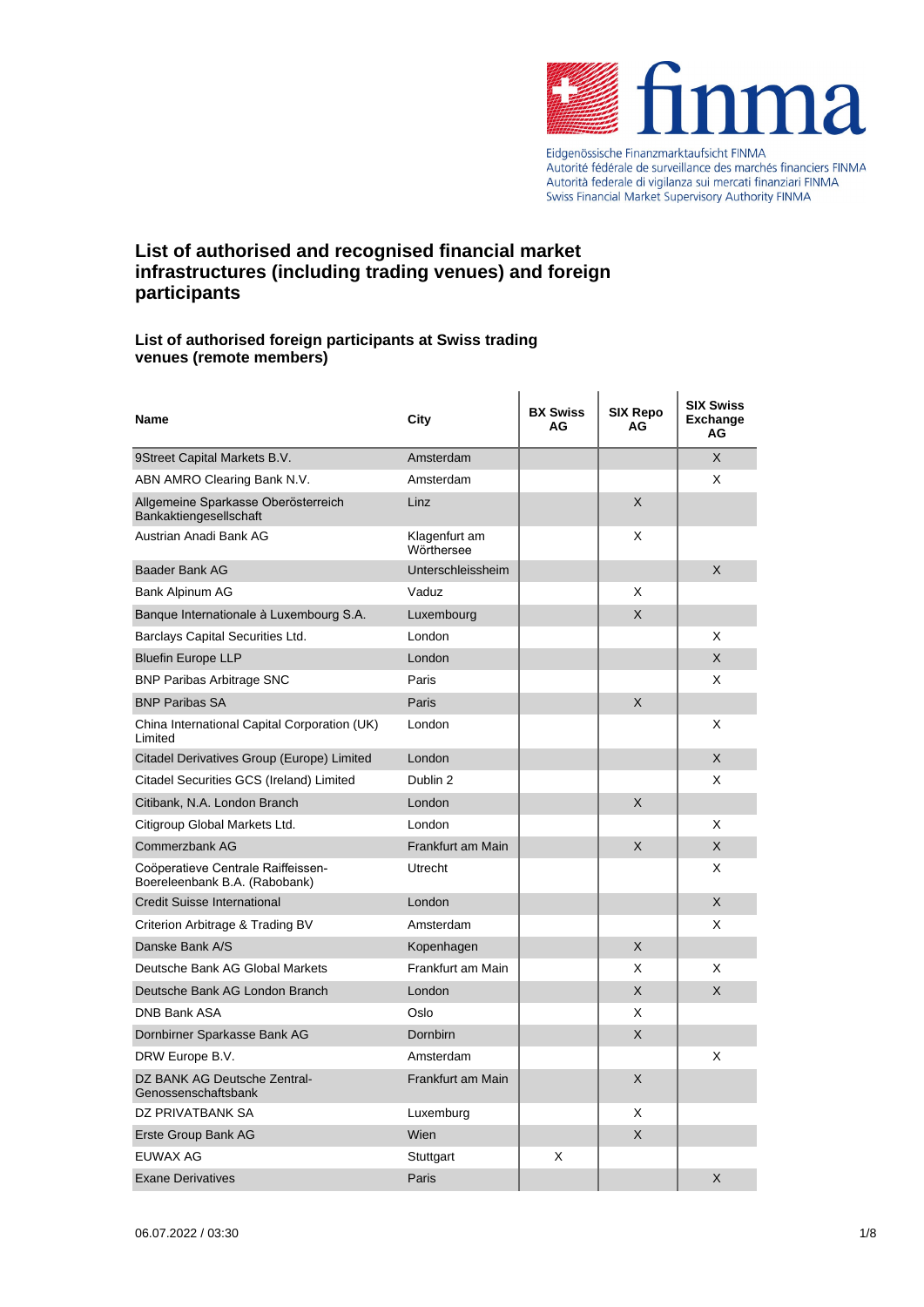

### **List of authorised and recognised financial market infrastructures (including trading venues) and foreign participants**

#### **List of authorised foreign participants at Swiss trading venues (remote members)**

| Name                                     | City             | <b>BX Swiss</b><br>AG | <b>SIX Repo</b><br>AG | <b>SIX Swiss</b><br><b>Exchange</b><br>ΑG |
|------------------------------------------|------------------|-----------------------|-----------------------|-------------------------------------------|
| <b>FINOVESTA GmbH</b>                    | Düsseldorf       |                       |                       | X                                         |
| Flow Traders B.V.                        | Amsterdam        |                       |                       | X                                         |
| <b>GETCO Europe Limited</b>              | London           |                       |                       | X                                         |
| <b>GFI Securities Ltd.</b>               | London           |                       |                       | X                                         |
| Goldenberg Hehmeyer LLP                  | London           |                       |                       | X                                         |
| Goldman Sachs International              | London           |                       |                       | X                                         |
| <b>HRTEU Limited</b>                     | Dublin           |                       |                       | X                                         |
| HSBC Bank plc Global Banking and Markets | London           |                       |                       | X                                         |
| HSBC Investment Bank plc.                | London           |                       |                       |                                           |
| Hudson River Trading Europe Ltd.         | London           |                       |                       | X                                         |
| Hypo Tirol Bank AG                       | <b>Innsbruck</b> |                       | X                     |                                           |
| Hypo Vorarlberg Bank AG                  | <b>Bregenz</b>   |                       | X                     |                                           |
| IMC SECURITIES B.V.                      | Amsterdam        |                       |                       |                                           |
| <b>ING Bank N.V.</b>                     | Amsterdam        |                       | X                     |                                           |
| Instinet Europe Limited                  | London           |                       |                       | X                                         |
| J.P. Morgan Securities plc.              | London           |                       |                       | X                                         |
| Jane Street Financial Ltd.               | London           |                       |                       | X                                         |
| Joh. Berenberg, Gossler & Co. KG         | Hamburg          |                       |                       | X                                         |
| Jump Trading Europe B.V.                 | Amsterdam        |                       |                       | X                                         |
| Kaiser Partner Privatbank AG             | Vaduz            |                       | X                     |                                           |
| <b>KCG Europe Limited</b>                | London           |                       |                       | X                                         |
| Kepler Cheuvreux SA                      | Paris            |                       |                       | X                                         |
| Landesbank Baden-Württemberg             | Stuttgart        |                       | X                     |                                           |
| Lang & Schwarz Tradecenter AG & Co. KG   | Düsseldorf       | X                     |                       |                                           |
| I GT Bank AG                             | Vaduz            |                       | X                     | X                                         |
| Liechtensteinische Landesbank AG         | Vaduz            |                       | X                     | X                                         |
| Liquidnet Europe Limited                 | London           |                       |                       | X                                         |
| Macte Invest FM AB                       | Vilnius          |                       |                       | X                                         |
| Mangold Fondkommission AB                | Stockholm        | Χ                     |                       |                                           |
| Market Wizards BV                        | Bern 6           |                       |                       | X                                         |
| Merrill Lynch International              | London           |                       |                       | Χ                                         |
| MF Global UK Limited                     | London           |                       |                       | X                                         |
| Mint Tower Capital Management B.V.       | Amsterdam        |                       |                       | X                                         |
| MMX Trading B.V.                         | Amsterdam        |                       |                       | X                                         |
| Morgan Capital Advisors LLP (MCA)        | London           |                       |                       | X                                         |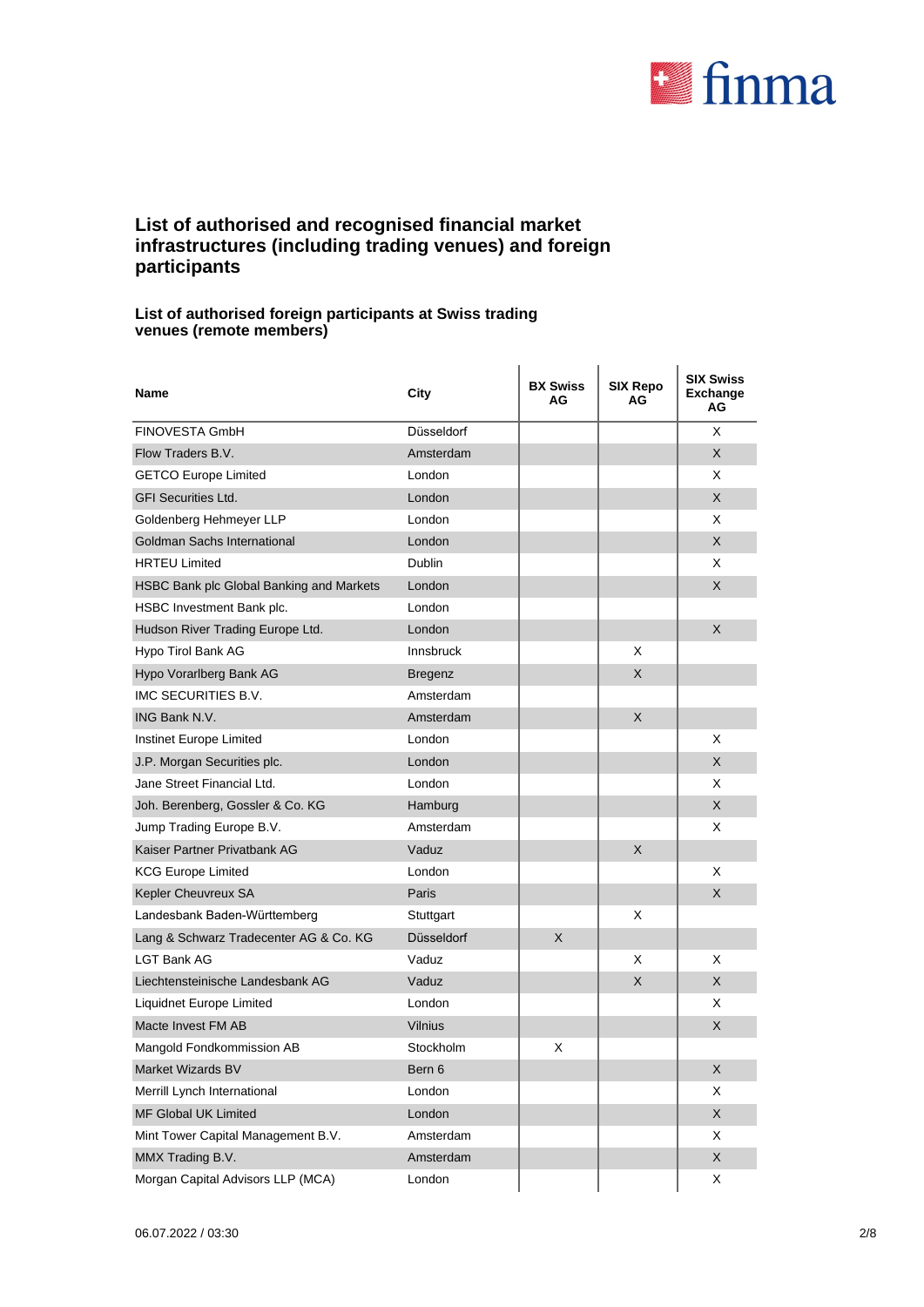

### **List of authorised and recognised financial market infrastructures (including trading venues) and foreign participants**

#### **List of authorised foreign participants at Swiss trading venues (remote members)**

| Name                                                                              | City                         | <b>BX Swiss</b><br>AG | <b>SIX Repo</b><br>AG | <b>SIX Swiss</b><br><b>Exchange</b><br>ΑG |
|-----------------------------------------------------------------------------------|------------------------------|-----------------------|-----------------------|-------------------------------------------|
| Morgan Stanley & Co. International plc                                            | London                       |                       |                       | X                                         |
| Morgan Stanley Bank AG                                                            | Frankfurt am Main            |                       | X                     |                                           |
| Munnik Opties en Futures Trading B.V.                                             | MP Driebergen-<br>Rijsenburg |                       |                       | X                                         |
| <b>Natixis SA</b>                                                                 | Paris                        |                       | X                     |                                           |
| Nino Options                                                                      | Maarssen                     |                       |                       | X                                         |
| Nomura International plc                                                          | London                       |                       |                       | X                                         |
| NORD/LB Luxembourg S.A. Covered Bond<br><b>Bank</b>                               | Luxembourg                   |                       | X                     |                                           |
| Nordea Bank Abp                                                                   | Nordea                       |                       | X                     |                                           |
| Nyenburgh Holding B.V.                                                            | <b>HK Amsterdam</b>          |                       |                       | X                                         |
| Oesterreichische Kontrollbank AG                                                  | Wien                         |                       | X                     |                                           |
| Optiver V.O.F.                                                                    | Amsterdam                    |                       |                       | X                                         |
| Pictet & Cie (Europe) SA                                                          | Luxembourg                   |                       | X                     |                                           |
| Radix Trading Europe B.V.                                                         | Bern 6                       |                       |                       | X                                         |
| Raiffeisen Privatbank Liechtenstein AG                                            | Vaduz                        |                       | X                     |                                           |
| Raiffeisenlandesbank Kärnten - Rechenzentrum<br>und Revisionsverband              | Klagenfurt                   |                       | X                     |                                           |
| <b>RAIFFEISENLANDESBANK</b><br>NIEDERÖSTERREICH-WIEN AG                           | Wien                         |                       | X                     |                                           |
| Raiffeisenlandesbank Oberösterreich<br>Aktiengesellschaft                         | Linz                         |                       | X                     |                                           |
| Raiffeisen-Landesbank Steiermark AG                                               | Graz                         |                       | X                     |                                           |
| Raiffeisen-Landesbank Tirol AG                                                    | <b>Innsbruck</b>             |                       | X                     |                                           |
| Raiffeisenlandesbank Vorarlberg Waren- und<br>Revisionsverband reg. Gen. m. b. H. | Bregenz                      |                       | X                     |                                           |
| Raiffeisenverband Salzburg eGen                                                   | Salzburg                     |                       | X                     |                                           |
| <b>RBC Europe Limited</b>                                                         | London                       |                       |                       | X                                         |
| Ronin Trading Europe LLP                                                          | London                       |                       |                       | X                                         |
| Santander UK plc                                                                  | London                       |                       | X                     |                                           |
| SECB Swiss Euro Clearing Bank GmbH                                                | Frankfurt a. Main            |                       | X                     |                                           |
| Skandinaviska Enskilda Banken AB (SEB)                                            | Stockholm                    |                       | X                     |                                           |
| Société Générale                                                                  | Paris - La Défense           | X                     |                       | X                                         |
| Sparkasse Schwaz AG                                                               | Schwaz                       |                       | Χ                     |                                           |
| SSW-Trading GmbH                                                                  | Oststeinbeck                 |                       |                       | X                                         |
| Stifel Europe Bank AG                                                             | Frankfurt am Main            |                       |                       | Χ                                         |
| Sun Trading International Ltd.                                                    | London                       |                       |                       | X                                         |
| Susquehanna International Securities Limited                                      | <b>Dublin</b>                |                       |                       | Χ                                         |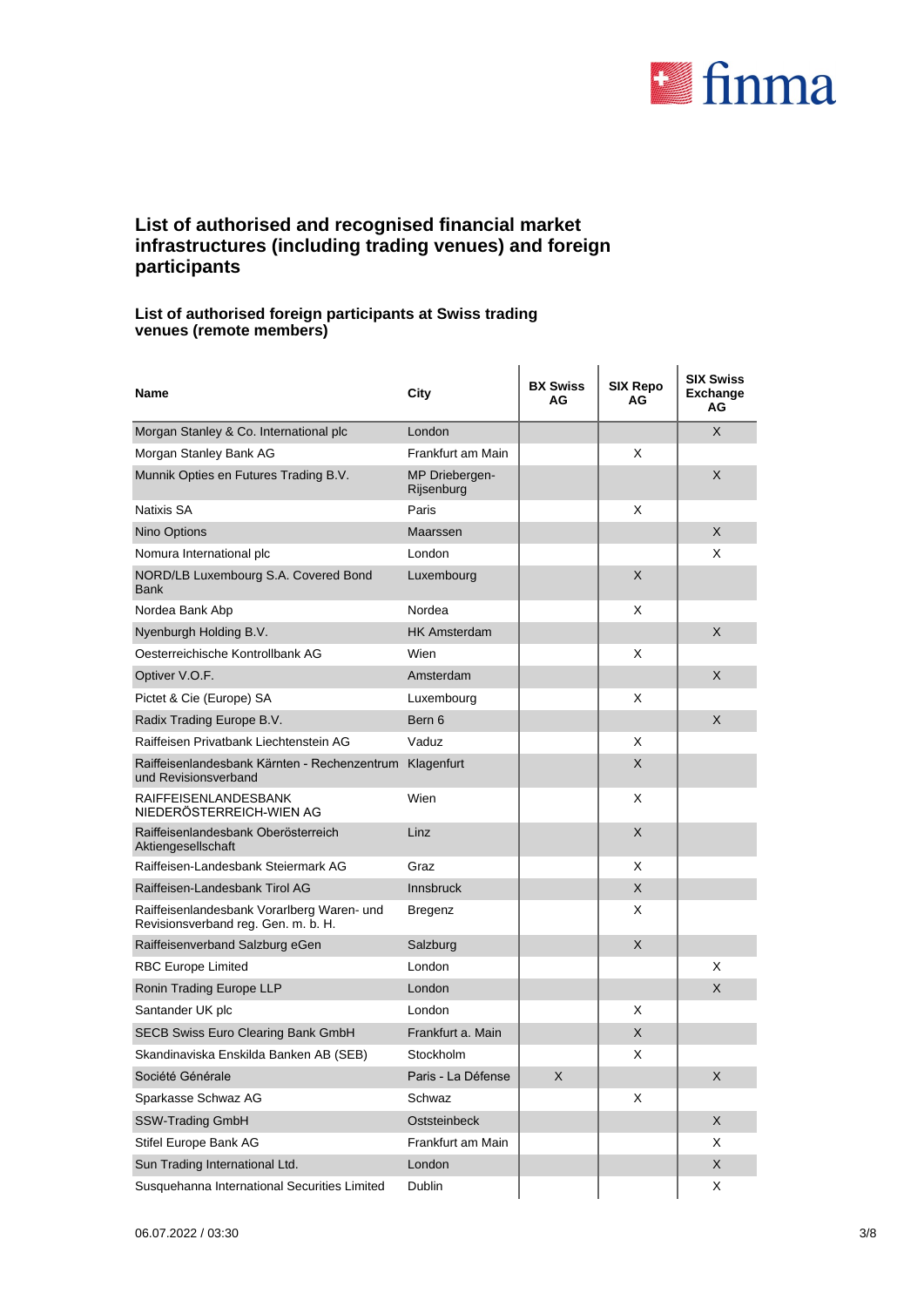

### **List of authorised and recognised financial market infrastructures (including trading venues) and foreign participants**

### **List of authorised foreign participants at Swiss trading venues (remote members)**

| Name                                  | City                 | <b>BX Swiss</b><br>AG | <b>SIX Repo</b><br>AG | <b>SIX Swiss</b><br><b>Exchange</b><br>AG |
|---------------------------------------|----------------------|-----------------------|-----------------------|-------------------------------------------|
| Tower Research Capital Europe Limited | London               |                       |                       | X                                         |
| <b>UBS AG London Branch</b>           | London               |                       | X                     |                                           |
| <b>UniCredit Bank AG</b>              | München              |                       | $\mathsf{X}$          |                                           |
| UniCredit Bank Austria AG             | Wien                 |                       | X                     |                                           |
| Virtu Financial Ireland Ltd.          | <b>Dublin</b>        |                       |                       | X                                         |
| Volksbank Hochrhein eG                | Waldshut-Tiengen     |                       | X                     |                                           |
| Volksbank Rhein-Wehra eG              | <b>Bad Säckingen</b> |                       | X                     |                                           |
| VP Bank AG                            | Vaduz                |                       | X                     |                                           |
| <b>WEBB Traders B.V.</b>              | Amsterdam            |                       |                       | X                                         |
| <b>XTX Markets Limited</b>            | London               |                       |                       | X                                         |
| <b>XTX Markets Trading Limited</b>    | London               |                       |                       | X                                         |

### **List of authorized Swiss trading venues**

| <b>Name</b>           | City     |
|-----------------------|----------|
| <b>BX Swiss AG</b>    | Bern 6   |
| SDX Trading AG        | Zürich   |
| SIX Swiss Exchange AG | Zürich 1 |

#### **List of authorised Swiss multilateral trading facilities**

| Name        | City     |
|-------------|----------|
| SIX Repo AG | Zürich 1 |
|             |          |

In the case of SIX Repo AG Zurich, FINMA's supervision is limited to the activities which are not covered by the Swiss National Bank.

### **Recognised foreign trading venues according to Art. 41 FinMIA**

| Name                                              | City           |
|---------------------------------------------------|----------------|
| 360 Trading Networks Inc.                         | New York       |
| 360 Treasury Systems AG                           | Frankfurt a.M. |
| Aquis Exchange Europe SAS (Aquis Exchange Europe) | Paris          |
| Aquis Exchange PLC (Aquis)                        | London         |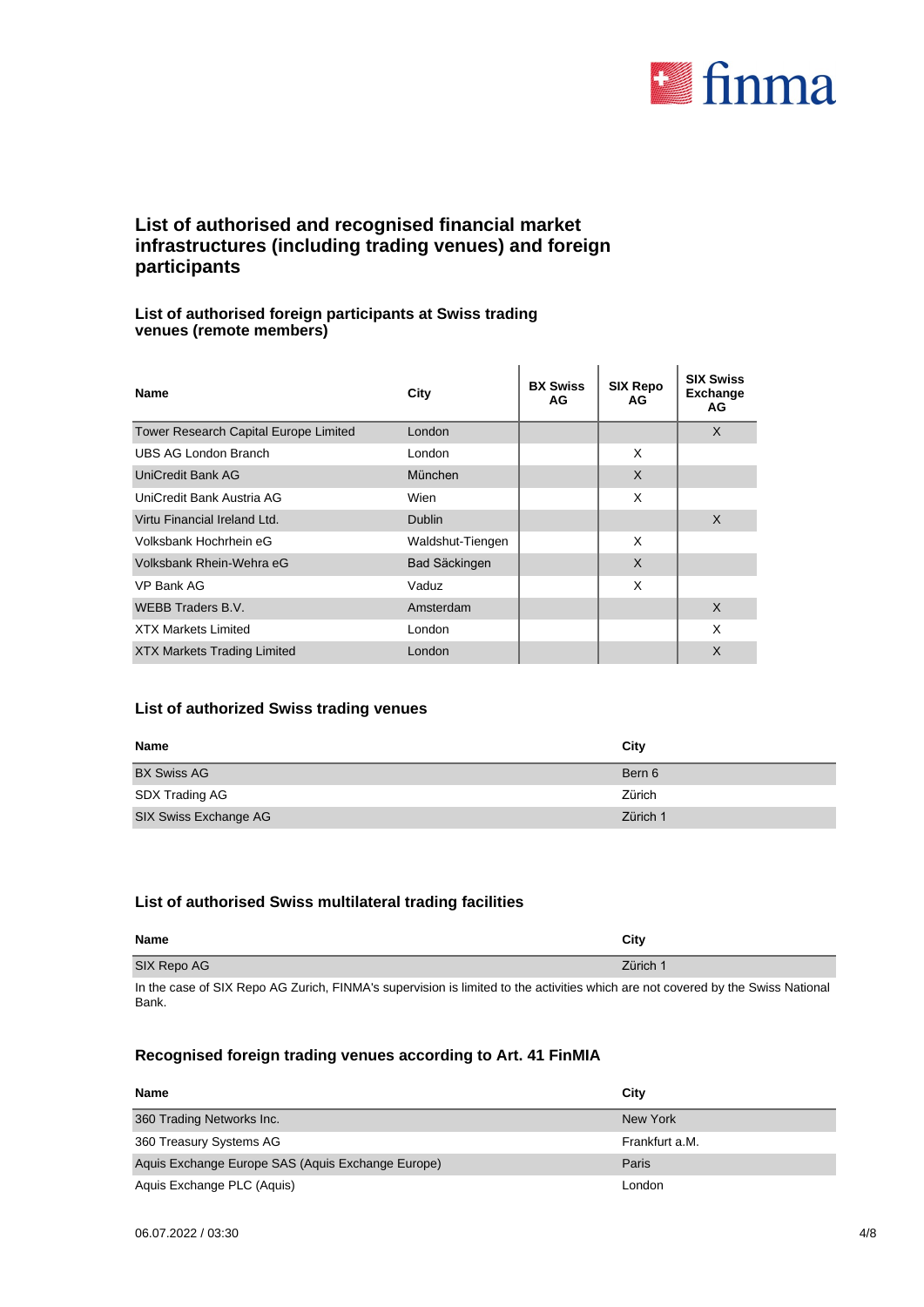

# **Recognised foreign trading venues according to Art. 41 FinMIA**

| Name                                                                              | City              |
|-----------------------------------------------------------------------------------|-------------------|
| Australian Securities Exchange Limited - ASX 24 Market                            | Sydney            |
| Baden-Württembergische Wertpapierbörse                                            | Stuttgart         |
| Bayerische Börse AG (Börse München)                                               | München           |
| <b>Bloomberg SEF LLC</b>                                                          | New York          |
| Bloomberg Tradebook Singapore Pte Ltd (BTBS)                                      | Singapour         |
| Bloomberg Trading Facility B.V.                                                   | Amsterdam         |
| <b>Bloomberg Trading Facility Limited-MTF</b>                                     | London            |
| Board of Trade of the City of Chicago, Inc. (CBOT)                                | Chicago           |
| Börse Frankfurt Zertifikate AG                                                    | Frankfurt am Main |
| Börse München                                                                     | München           |
| <b>BrokerTec Americas LLC</b>                                                     | New York          |
| BrokerTec Europe Limited - BrokerTec EU MTF                                       | London            |
| BrokerTec Europe Limited - EBS MTF                                                | London            |
| Cboe Europe B.V. - MTF                                                            | Amsterdam         |
| Cboe Europe B.V. - Regulated Market                                               | Amsterdam         |
| Cboe Europe Limited (Cboe Europe Equities Regulated Market/ Cboe Europe Equities) | London            |
| Cboe Futures Exchange, LLC                                                        | Chicago IL        |
| Cboe SEF, LLC                                                                     | <b>New York</b>   |
| Chicago Mercantile Exchange Inc. (CME)                                            | Chicago           |
| CME Amsterdam B.V. - BrokerTec Regulated Market                                   | Amsterdam         |
| CME Amsterdam B.V. - EBS MTF                                                      | Amsterdam         |
| Commodity Exchange, Inc. (COMEX)                                                  | New York          |
| Creditex Brokerage LLP                                                            | London            |
| Dealerweb Inc.                                                                    | Jersey City       |
| Deutsche Börse AG (Frankfurter Wertpapierbörse)                                   | Frankfurt am Main |
| Digital Vega FX Ltd (Digital Vega MTF)                                            | London            |
| DW SEF LLC                                                                        | Jersey City       |
| EquiLend Limited                                                                  | Dublin            |
| <b>Eurex Deutschland</b>                                                          | Frankfurt am Main |
| EuroMTS Ltd.                                                                      | London            |
| EURONEXT AMSTERDAM N.V                                                            | Amsterdam         |
| <b>EURONEXT Brussels</b>                                                          | <b>Bruxelles</b>  |
| Euronext Lisbon Sociedade Gestora de Mercados Regulamentados, S.A.                | Lisbon            |
| Euronext London Limited - London Regulated Market                                 | London            |
| Euronext London Limited - Block MTF                                               | London            |
| Euronext London Limited - London Synapse MTF                                      | London            |
| EURONEXT Paris S.A.                                                               | Paris             |
| European Energy Exchange AG                                                       | Leipzig           |
| Financial & Risk Transaction Services Ireland Limited (Refinitiv MTF)             | Dublin            |
| Frankfurter Wertpapierbörse FWB                                                   | Frankfurt am Main |
| <b>ICAP Global Derivatives Limited</b>                                            | London            |
| ICAP WCLK Limited (TP ICAP UK MTF)                                                | London            |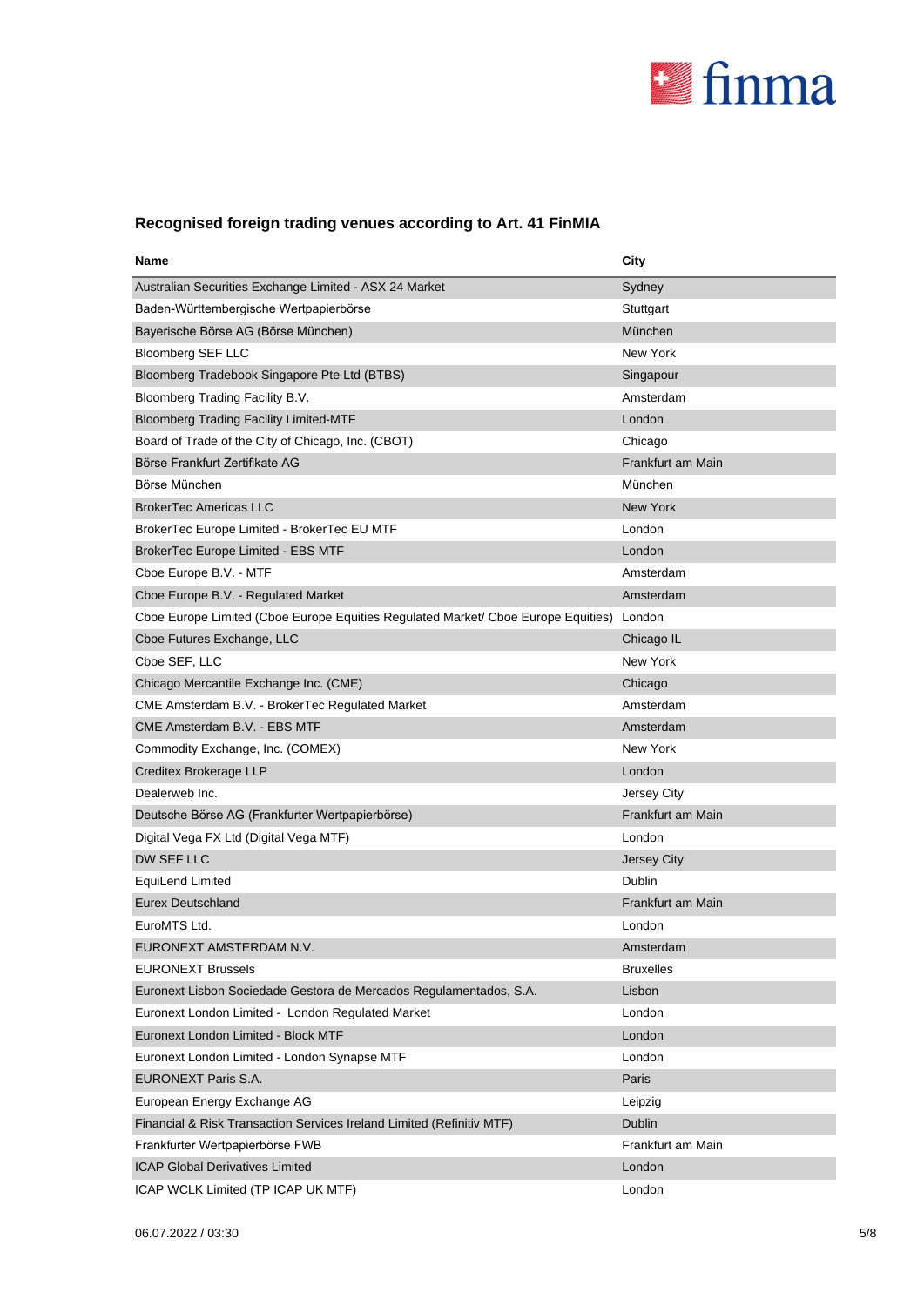

# **Recognised foreign trading venues according to Art. 41 FinMIA**

| Name                                                                       | City                  |
|----------------------------------------------------------------------------|-----------------------|
| ICE Futures Canada, Inc.                                                   | Winnipeg              |
| <b>ICE Futures Europe</b>                                                  | London                |
| ICE Futures U.S., Inc.                                                     | New York              |
| ICE Swap Trade, LLC                                                        | New York              |
| Integral Development Corporation (Europe) Ltd.                             | London                |
| iSwap Euro B.V. (iSwap Euro MTF / SEF)                                     | Amsterdam             |
| iSwap Euro Limited (i-Swap MTF)                                            | London                |
| LiquidityEdge LLC                                                          | New York              |
| Liquidnet Europe Limited                                                   | London                |
| London Stock Exchange plc                                                  | London                |
| MarketAxess Europe Limited                                                 | London                |
| MarketAxess NL B.V.                                                        | Amsterdam             |
| MarketAxess Singapore Pte Limited                                          | Singapur              |
| MEFF Sociedad Rectora de Productos Derivados S.A.U.                        | Madrid                |
| MTS Markets International, Inc - MTS BondsPro                              | <b>New York</b>       |
| MTS Markets International, Inc - MTS BondVision US                         | New York              |
| Nasdag Copenhagen A/S                                                      | Copenhagen            |
| Nasdaq Helsinki Ltd                                                        | Helsinki              |
| Nasdaq Oslo ASA                                                            | Lysaker               |
| Nasdaq Stockholm AB                                                        | Stockholm             |
| New York Mercantile Exchange, Inc. (NYMEX)                                 | New York              |
| NEX SEF Limited (NEX SEF)                                                  | London                |
| Oslo Bors ASA                                                              | Oslo                  |
| <b>Refinitiv Transaction Services Limited</b>                              | London                |
| Refinitiv Transaction Services Pte. Ltd.                                   | Singapur              |
| Refinitiv US SEF LLC                                                       | Wilmington (Delaware) |
| SGX Bond Trading PTE. Ltd.                                                 | Singapore             |
| Singapore Exchange Derivatives Trading Limited                             | Singapore             |
| Sociedad Rectora de la Bolsa de Valores de Madrid S.A.U. (Bolsa de Madrid) | Madrid, Spain         |
| State Street Global Markets International Limited - FX Connect MTF         | London                |
| The Irish Stock Exchange plc - Euronext Dublin                             | Dublin 2              |
| The Irish Stock Exchange plc - Euronext Growth Dublin MTF                  | Dublin 2              |
| THE LONDON METAL EXCHANGE                                                  | London                |
| TP ICAP EUROPE SA (TP ICAP EU MTF)                                         | Paris                 |
| Tradeweb (TW) SEF LLC                                                      | New York              |
| Tradeweb EU B.V.                                                           | Amsterdam             |
| Tradeweb Europe Limited                                                    | London                |
| Tradeweb LLC                                                               | New York              |
| Tradition (UK) Limited                                                     | London                |
| Tullett Prebon (Securities) Limited (Tullett Prebon (Securities) MTF)      | London                |
| Turquoise Global Holdings Europe B.V.                                      | Amsterdam             |
| Turquoise Global Holdings Ltd (Turquoise)                                  | London                |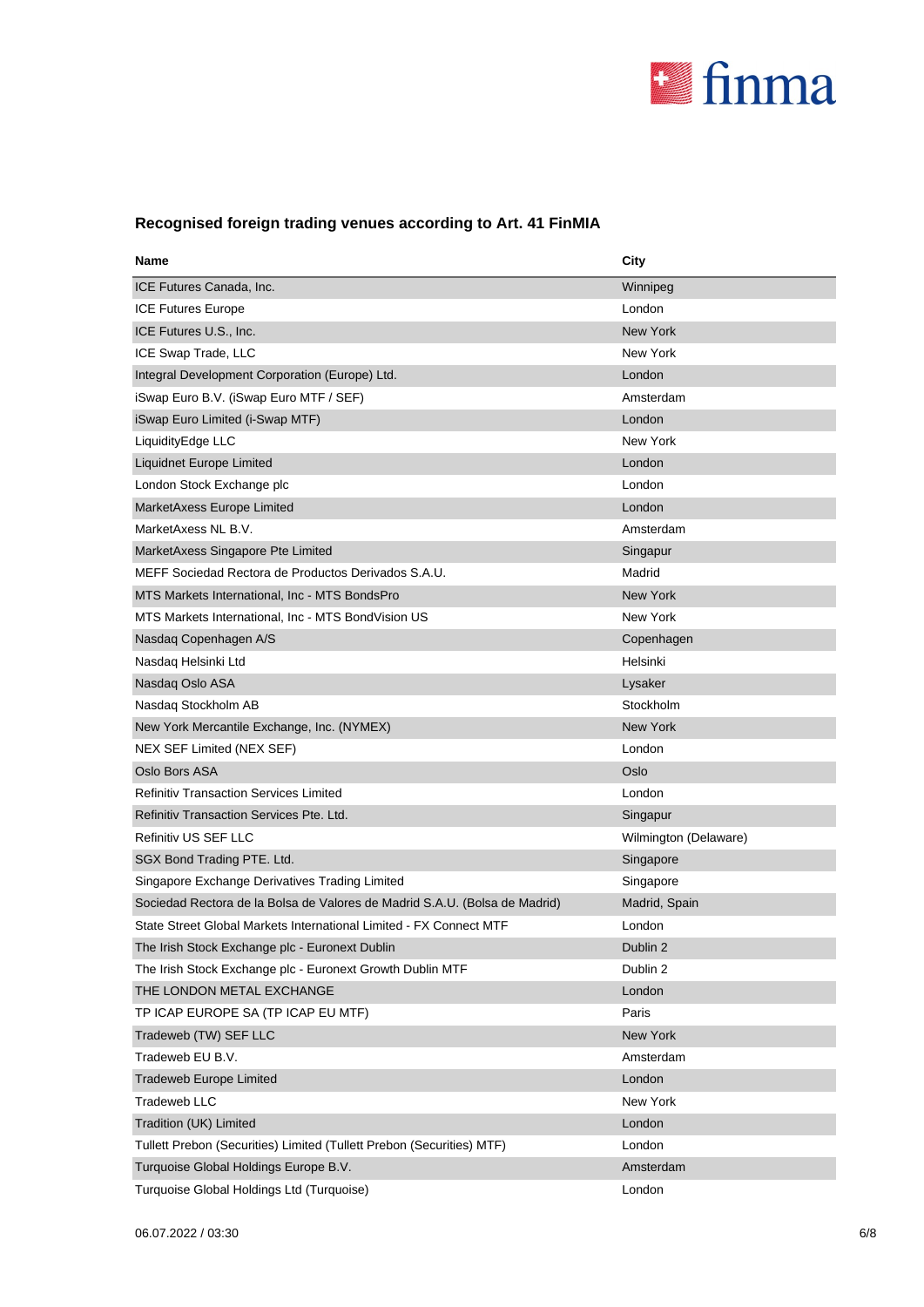

# **Recognised foreign trading venues according to Art. 41 FinMIA**

| <b>Name</b>                                    | City   |
|------------------------------------------------|--------|
| Virtu ITG UK Limited (POSIT MTF UK)            | London |
| Wiener Börse AG                                | Wien   |
| <b>Authorised Swiss central counterparties</b> |        |
| <b>Name</b>                                    | City   |

| <b>Name</b>    | City     |
|----------------|----------|
| SIX x-clear AG | Zürich 1 |

# **Recognised foreign central counterparties**

| <b>Name</b>                                            | City                    |
|--------------------------------------------------------|-------------------------|
| ASX Clear (Futures) Pty Limited                        | Sydney, New South Wales |
| BME Clearing S.A.U.                                    | Madrid                  |
| CCP Austria Abwicklungsstelle für Börsengeschäfte GmbH | Wien                    |
| Chicago Mercantile Exchange Inc. (CME)                 | Chicago, IL             |
| <b>Eurex Clearing AG</b>                               | Frankfurt am Main       |
| European Central Counterparty N.V. (EuroCCP)           | Amsterdam               |
| European Commodity Clearing AG                         | Leipzig                 |
| Fixed Income Clearing Corporation (FICC)               | New York, NY            |
| <b>ICE Clear Credit LLC</b>                            | Chicago, IL             |
| <b>ICE Clear Europe Limited</b>                        | London                  |
| Japan Securities Clearing Corporation                  | Tokyo                   |
| <b>LCH Limited</b>                                     | London                  |
| <b>LCH SA</b>                                          | Paris                   |
| <b>LME Clear Limited</b>                               | London                  |
| Singapore Exchange Derivatives Clearing Limited        | Singapore               |

### **Authorised Swiss central depositories**

| <b>Name</b>                                | City     |
|--------------------------------------------|----------|
| SIX Digital Exchange AG                    | Zürich   |
| SIX SIS AG                                 | Olten    |
| <b>Authorised Swiss trade repositories</b> |          |
| <b>Name</b>                                | City     |
| SIX Trade Repository AG                    | Zürich 1 |